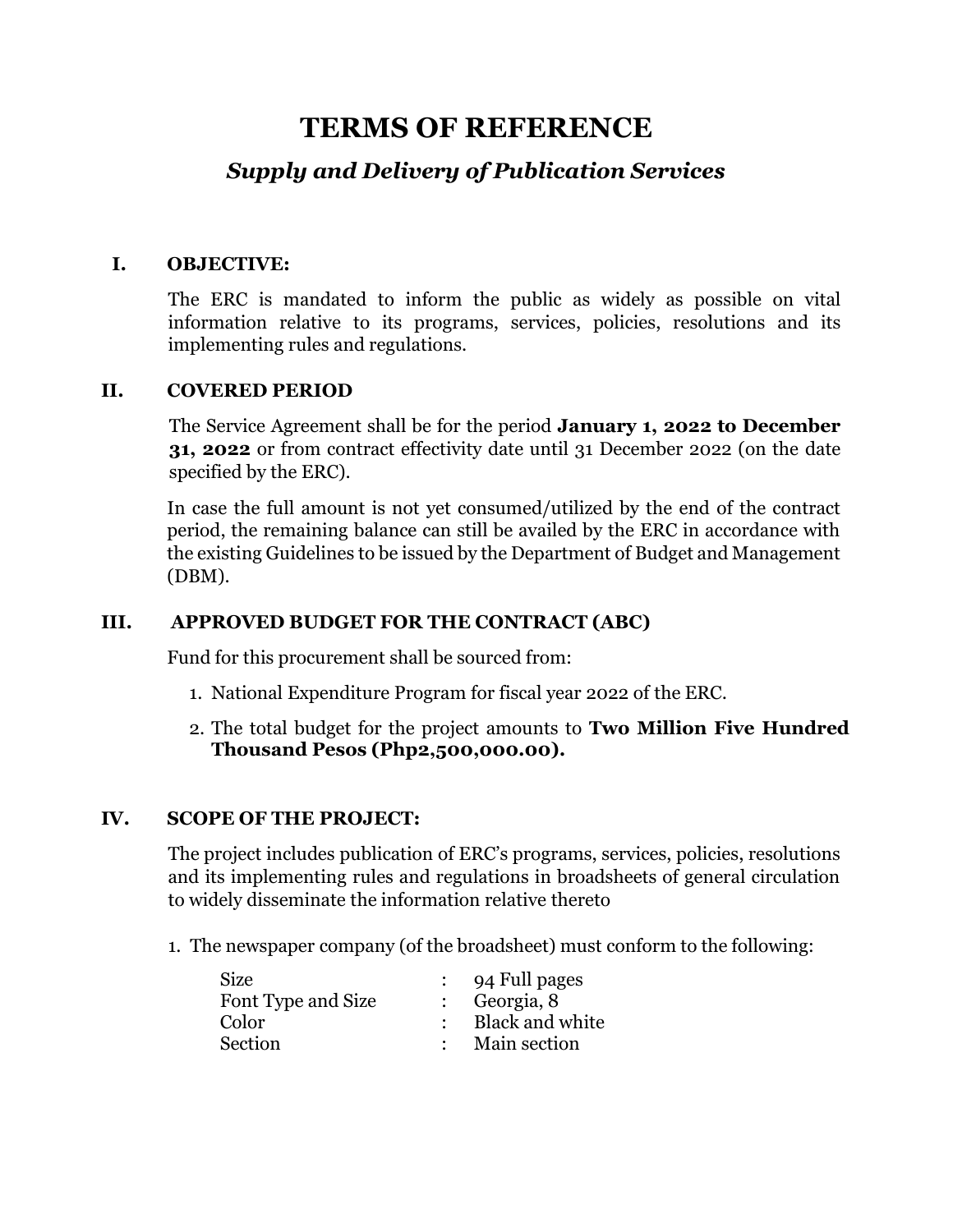| Day              | $:$ Any day                 |
|------------------|-----------------------------|
| Frequency        | As need arises              |
| Publication date | Per publication transaction |

- 2.. The newspaper must be circulated nationwide
- 3. ERC has the option to change the dimension of the ads. Example, a full page may be divided into four quarter pages or these may be combined to get a full page.

#### **V. MANPOWER REQUIREMENTS:**

The service provider must assign a dedicated point person who will handle/facilitate the requests for publication. Contact details of the said personnel must be given to the GSD representative upon commencement of the contract.

# **VI. SUPPORT SERVICE REQUIREMENTS**

- 1. The service provider must confirm immediately with GSD representative once request for publication is received.
- 2. The service provider must submit layout of the ad for approval prior to publication the following day from receipt of the request.
- 3. If the ad was not published on ERC's specified date, the service provider must immediately inform ERC.

#### **VII. WARRANTY**

The service provider shall warrant the following:

- 1. All requests for publication shall be published on the date specified by ERC.
- 2. The ad must be printed properly, and the information indicated therein are readable.

# **VIII. SCHEDULE AND PLACE OF DELIVERY**

The service provider shall deliver at least ten (10) complimentary copies of the newspaper within two (2) calendar days after the date of publication to the ERC FAS-GSD located at 14th Floor, Pacific Center Building, San Miguel Avenue, Pasig City or to Exquadra Tower Building located Exchange Road, Ortigas Center, Pasig City, subject to written notice to be issued by ERC.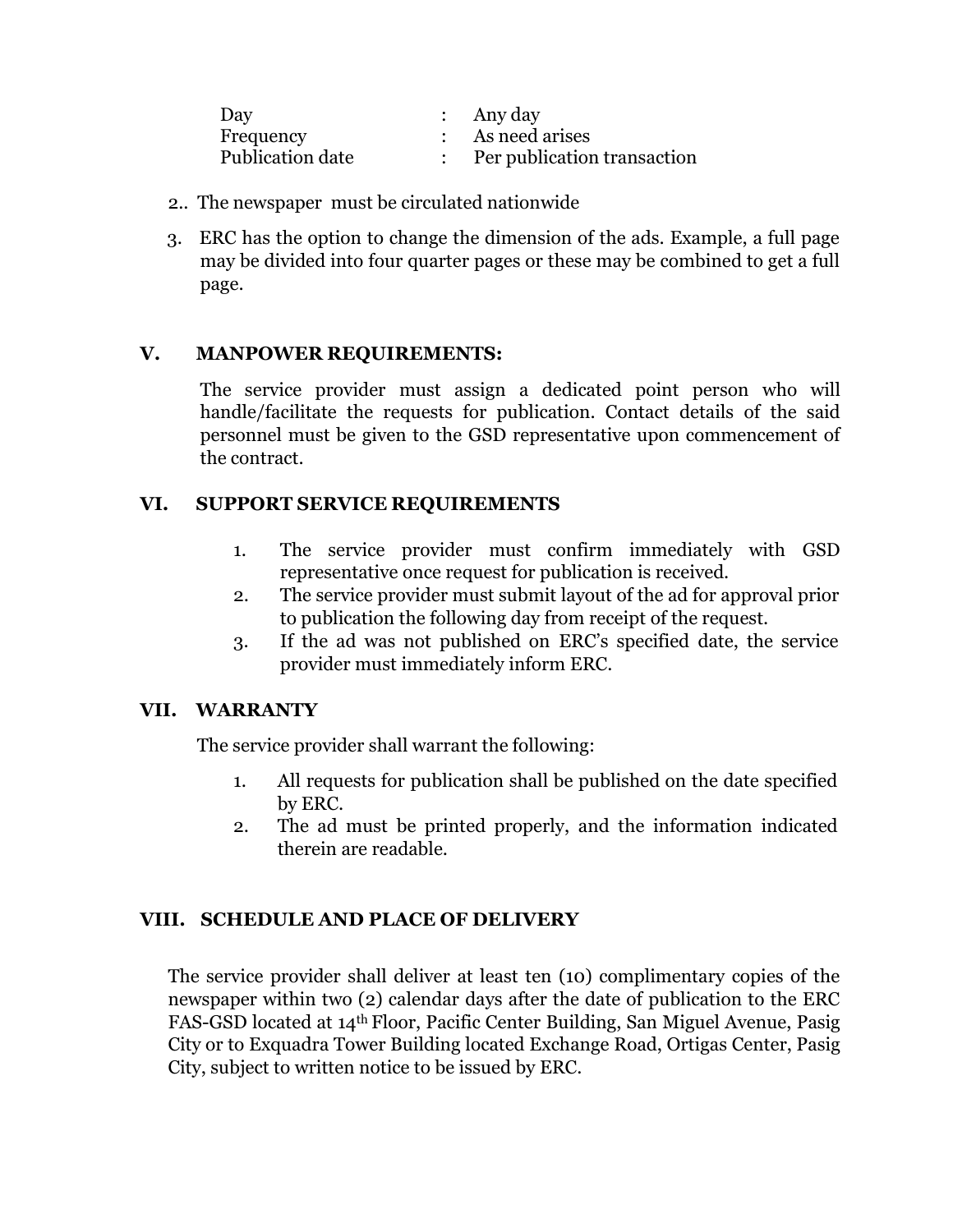# **IX. TERMS OF PAYMENT**

- a. Cost of published ad/s for payment should be inclusive of VAT and other government taxes, fees and charges.
- b. Payment shall be based on the actual number of ads placed.
- c. Payment shall be made on a per-ad-published basis upon submission by the service provider of complete pertinent documentary requirements.
- d. Payment shall be subject to auditing and accounting rules and regulations and existing rules and regulations of ERC relative to payment of procurement contracts.
- e. Any deviation from the specifications is subject to a minimum penalty of 50% based on per-ad-published cost.
- f. Payment shall be made only for the services actually rendered by the Contractor during the said period.

# **X. RESPONSIBILITIES OF THE END-USER UNIT DURING PROJECT IMPLEMENTATION**

The End-User Unit is responsible for the following:

- 1. Provision of the file for proofing and printing;
- 2. Processing of payment.

#### **XI. LIQUIDATED DAMAGES**

Where the service Contractor refuses or fails to satisfactorily complete the work within the specified contract time, plus any extension time duly granted and is hereby in default under the contract, the service Contractor shall pay ERC for liquidated damages, and not by way of penalty, an amount, as provided in the conditions of the contract, equal to one tenth  $(1/10)$  of one percent  $(1%)$  of the cost of the unperformed portion for every day of delay. Once the cumulative amount of liquidated damages reaches ten percent (10%) of the amount of the contract, the ERC may rescind or terminate the contract, without prejudice to other courses of action and remedies available under the circumstances such as but not limited to forfeiture of performance security and/or blacklisting of the latter.

For entitlement to such liquidated damages, ERC need not prove the damages actually incurred. Said damages in any amount shall be deducted from any money due or which may become due the service Contractor under the Contract and/or collect such liquidated damages from the retention money or other securities posted by the service Contractor at the ERC's convenience.